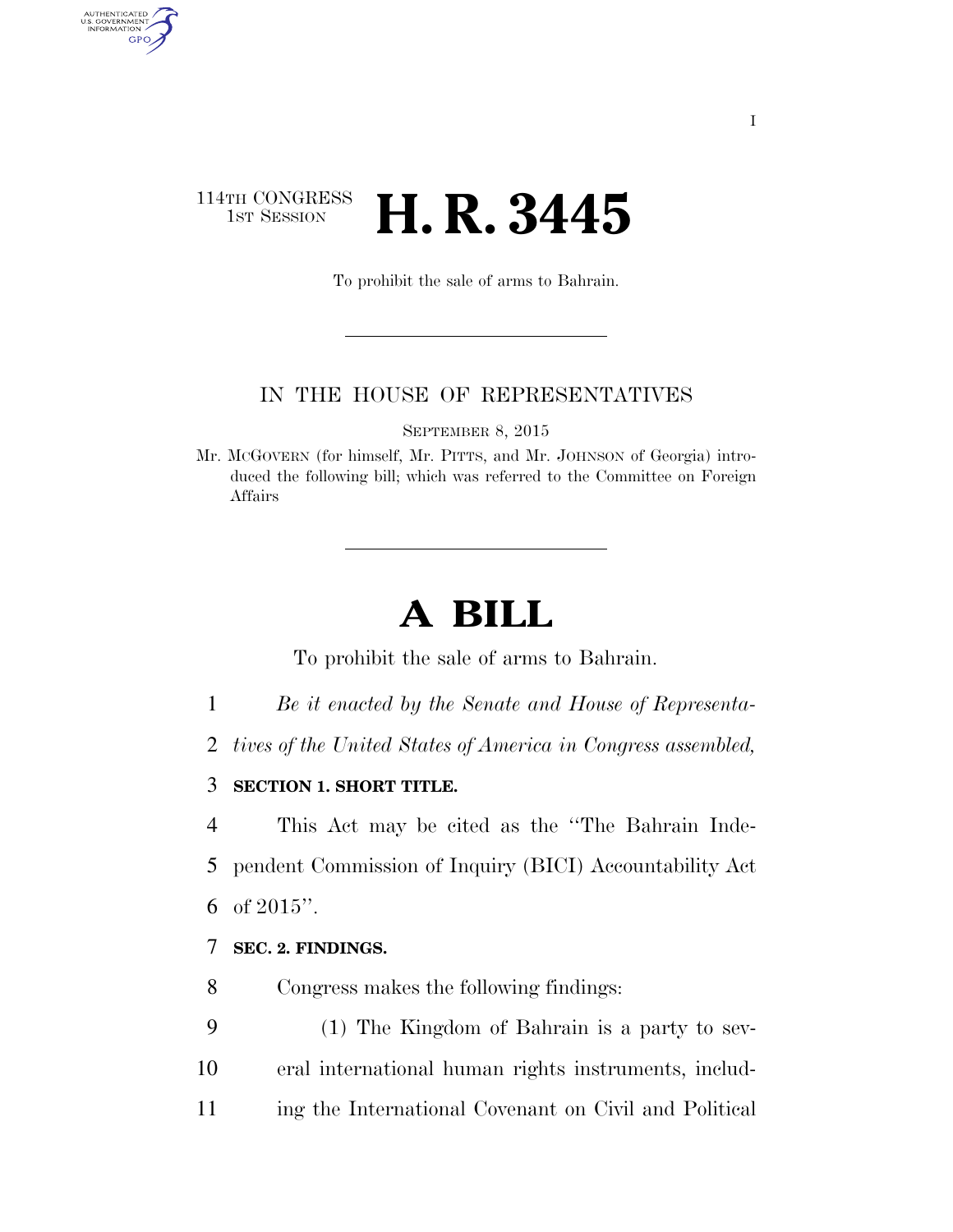| $\mathbf{1}$   | Rights, adopted December 16, 1966, and entered       |
|----------------|------------------------------------------------------|
| $\overline{2}$ | into force March 23, 1976, and the Convention        |
| $\mathfrak{Z}$ | Against Torture and Other Cruel, Inhuman or De-      |
| $\overline{4}$ | grading Treatment or Punishment, done at New         |
| 5              | York December 10, 1984.                              |
| 6              | (2) The citizens of Bahrain significantly inten-     |
| 7              | sified their calls for government reform and respect |
| 8              | for human rights in February 2011, with hundreds     |
| 9              | of thousands participating in nonviolent demonstra-  |
| 10             | tions.                                               |
| 11             | (3) Article 1 of the Royal Order No. 28 of July      |
| 12             | 1, 2011, established the Bahrain Independent Com-    |
| 13             | mission of Inquiry (BICI) and mandated the Com-      |
| 14             | mission "to investigate and report on the events oc- |
| 15             | curring in Bahrain in February/March 2011, and       |
| 16             | any subsequent consequences arising out of the       |
| 17             | aforementioned events, and to make such rec-         |
| 18             | ommendations as it may deem appropriate".            |
| 19             | (4) The BICI was composed of well-renowned           |
| 20             | international human rights experts who were author-  |
| 21             | ized to investigate human rights violations and rec- |
| 22             | ommend measures for accountability.                  |
| 23             | $(5)$ The BICI received approximately $9,000$        |
| 24             | written complaints from both Bahraini citizens and   |
| 25             | foreign residents who claimed to be victims of       |

•**HR 3445 IH**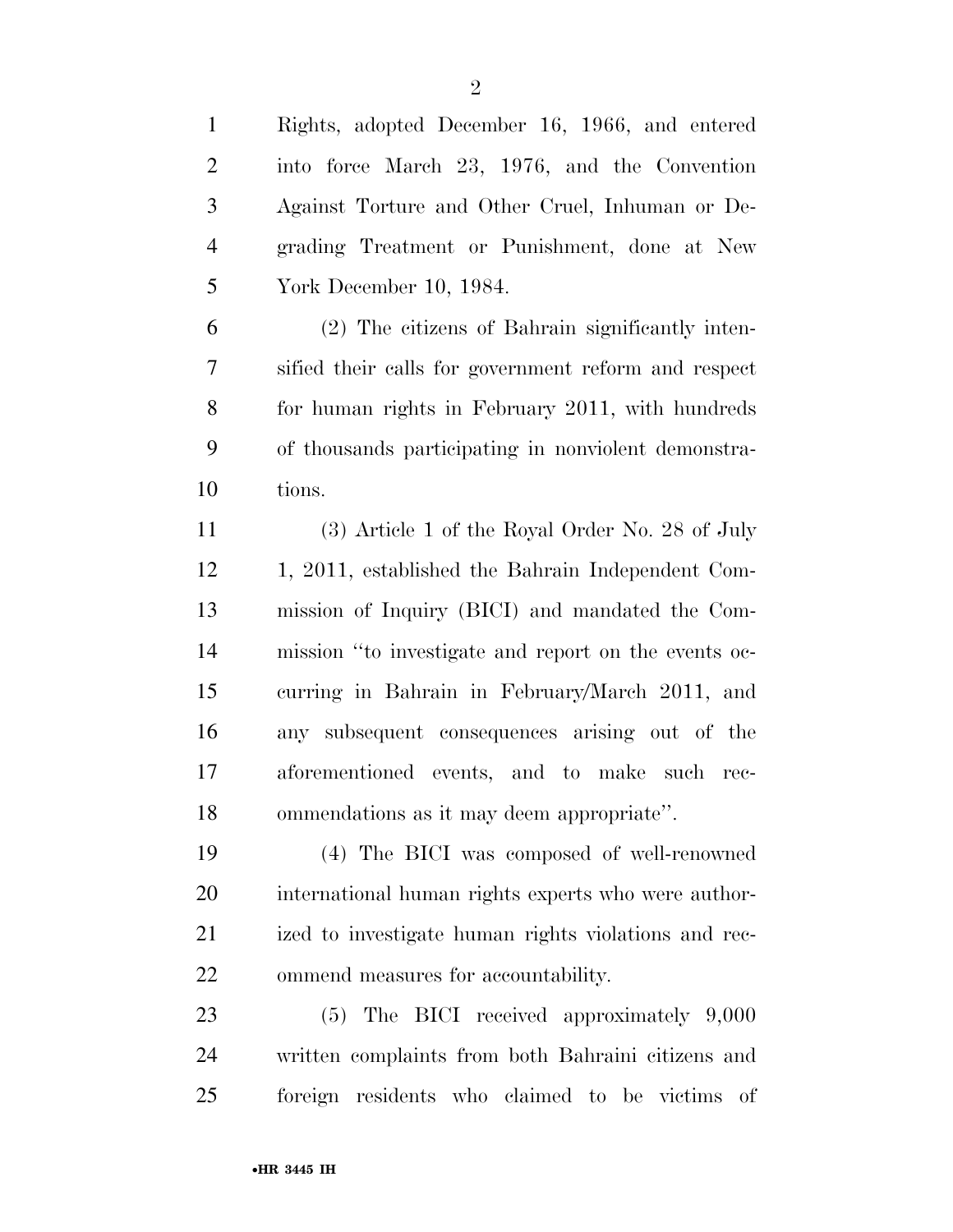human rights violations, and the BICI conducted over 5,000 personal interviews with those individ-uals.

 (6) The 503-page BICI report ''investigating and reporting on the events that took place in Bah- rain from February 2011, and the consequences of those events'' was submitted to the Government of Bahrain on November 23, 2011.

 (7) The BICI report made 26 ''recommenda- tions for reconsideration of administrative and legal actions, and recommendations concerning the insti- tutionalization of mechanisms designed to prevent the recurrence of similar events, and how to address them''.

 (8) The King of Bahrain received the BICI re-16 port on November 23, 2011, and pledged to "con- ceive and implement reforms that satisfy all seg- ments of our population'' to achieve national rec-onciliation.

 (9) The Department of State stated on May 11, 2012, ''While the Government of Bahrain has begun to take some important steps to implement the rec- ommendations of the Bahrain Independent Commis-sion of Inquiry report, the country is becoming in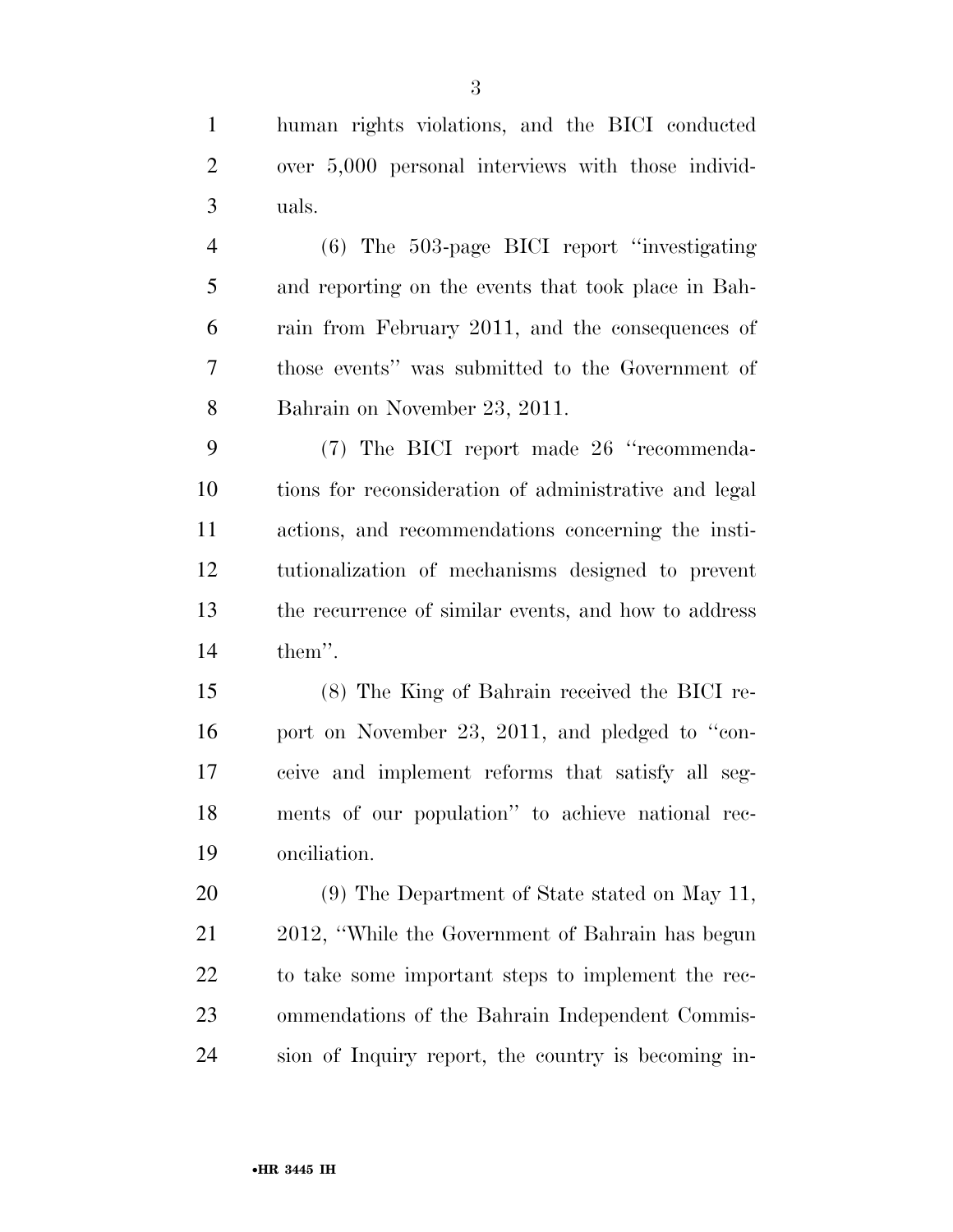creasingly polarized and much work remains to be done.''.

 (10) On August 14, 2013, the Department of State submitted a report to Congress entitled ''Im- plementation of Recommendations by the Bahrain Independent Commission of Inquiry'', which deter- mined only 5 of the 26 recommendations of the BICI report to be ''fully Implemented'' by the Gov-ernment of Bahrain.

 (11) The BICI report determined that the Bah- rain Defence Force ''was one of the main organs in- volved in the implementation of Royal Decree No. 18 of 2011 pursuant to which the State of National Safety was declared in Bahrain''.

 (12) The BICI report found the Bahrain Defence Force units ''holding law enforcement pow- ers executed arrest warrants against some individ- uals, including doctors employed by the Salmaniya Medical Complex (SMC) and former parliamentar-ians''.

 (13) Human Rights First has found that no of- ficials from the Bahrain Defence Force have been held accountable for excessive use of violence against peaceful protesters since 2011.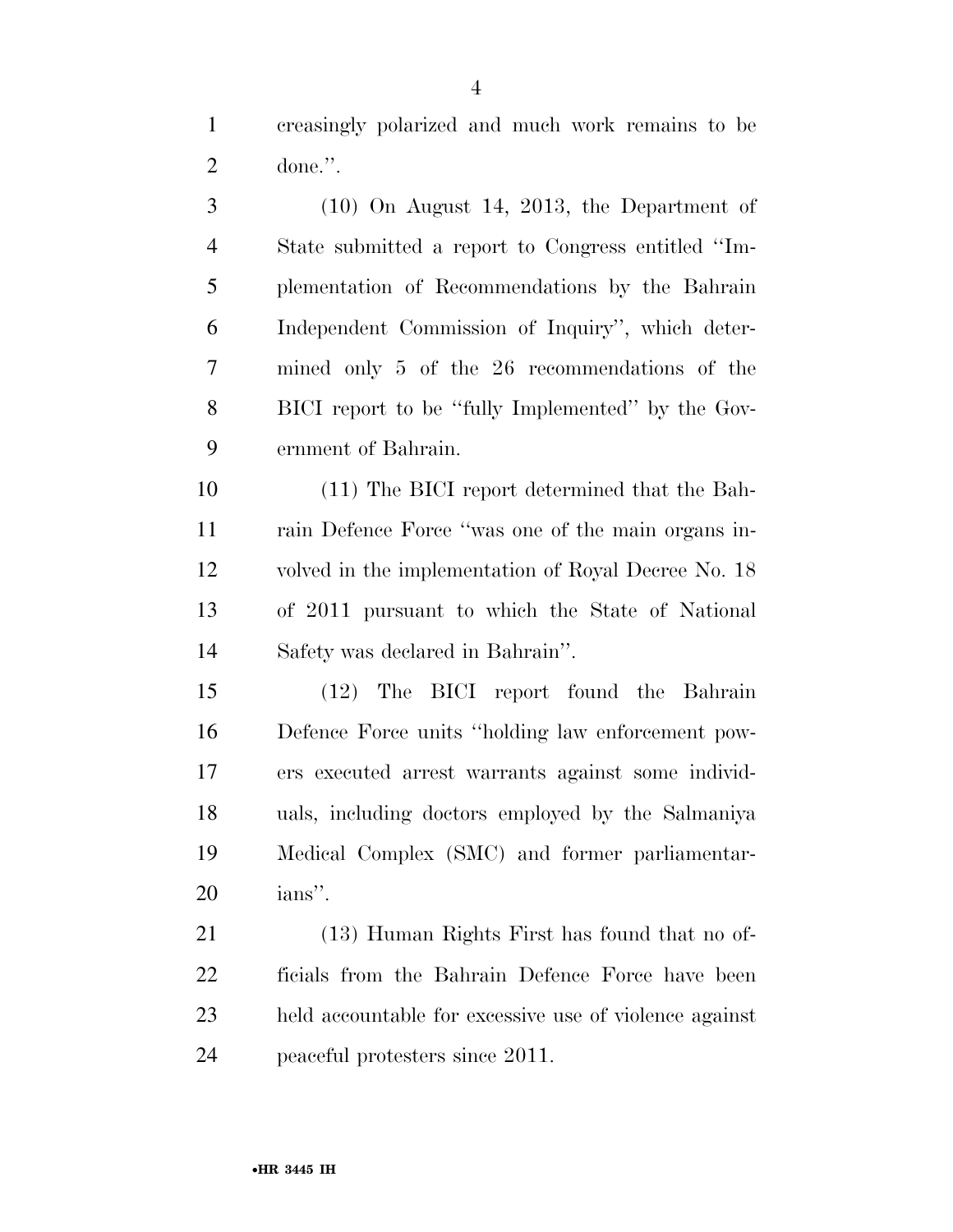(14) Amnesty International determined that op- position leader Ali Salman is a prisoner of con- science who was sentenced to four years in prison, after an unfair trial, on June 15, 2015.

 (15) According to the Project on Middle East Democracy, the Government of Bahrain summoned Bahraini opposition leader Khalil al-Marzooq over an investigation into insulting a government ministry and inciting hatred on June 30, 2015, and July 1, 2015.

11 (16) According to the Americans for Democracy and Human Rights in Bahrain, the Government of Bahrain re-arrested the recently released Bahraini opposition leader Ibrahim Sharif in connection with a speech in which he peacefully criticized the govern- ment and called for political reform on July 12, 2015.

 (17) The Department of State's 2014 Human Rights Report on Bahrain released on June 25, 2014, found, ''The most serious human rights prob- lems included . . . arrest and detention of protesters (some of whom were violent) on vague charges, occa- sionally leading to their torture and mistreatment in detention; and lack of due process in trials of polit-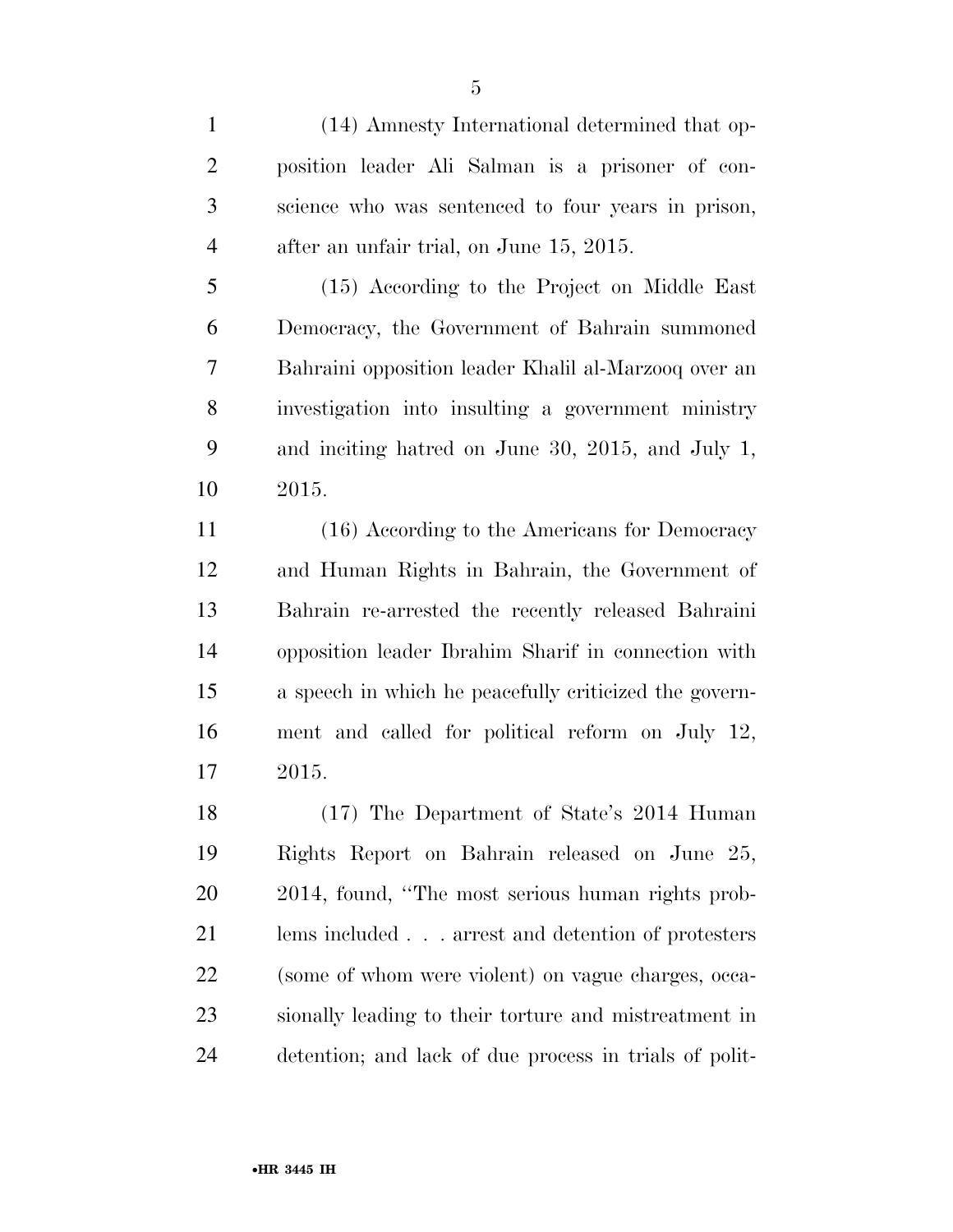| $\mathbf{1}$   | ical and human rights activists, students, and jour-          |
|----------------|---------------------------------------------------------------|
| 2              | nalists, including harsh sentences.".                         |
| 3              | (18) The Department of State announced on                     |
| $\overline{4}$ | June 29, 2015, the decision to lift the holds on secu-        |
| 5              | rity assistance to the Bahrain Defence Force and              |
| 6              | National Guard that were implemented following                |
| 7              | Bahrain's crackdown on demonstrations in 2011.                |
| 8              | SEC. 3. PROHIBITION ON SALE OF CERTAIN ARMS TO BAH-           |
| 9              | RAIN.                                                         |
| 10             | (a) IN GENERAL.—Notwithstanding any other provi-              |
| 11             | sion of law, the United States Government may not sell        |
| 12             | or transfer to the Government of Bahrain any of the items     |
| 13             | set forth in subsection (b) until the Secretary of State cer- |
| 14             | tifies that the Government of Bahrain has fully imple-        |
| 15             | mented all 26 recommendations set forth in the 2011 Bah-      |
| 16             | rain Independent Commission of Inquiry (BICI) report.         |
| 17             | (b) PROHIBITED ITEMS.—The items referred to in                |
| 18             | subsection (a) are as follows:                                |
| 19             | $(1)$ Tear gas.                                               |
| 20             | $(2)$ Small arms.                                             |
| 21             | (3) Light weapons.                                            |
| 22             | (4) Ammunition for small arms and light weap-                 |
| 23             | ons.                                                          |

(5) Humvees.